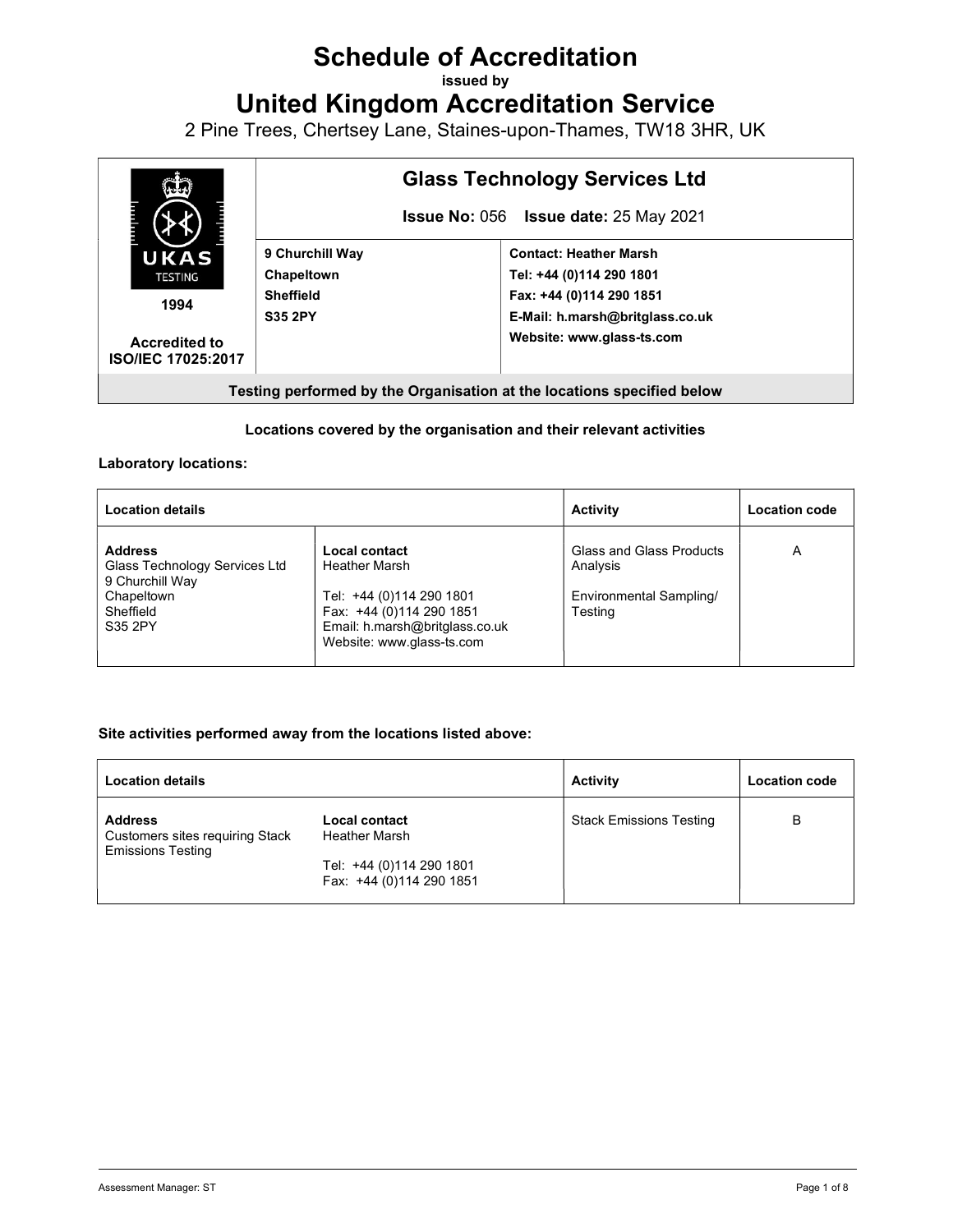

#### Schedule of Accreditation issued by United Kingdom Accreditation Service

2 Pine Trees, Chertsey Lane, Staines-upon-Thames, TW18 3HR, UK

# Glass Technology Services Ltd

Issue No: 056 Issue date: 25 May 2021

Testing performed by the Organisation at the locations specified

#### DETAIL OF ACCREDITATION

| Type of test/Properties<br>measured/Range of<br>measurement            | Standard specifications/<br>Equipment/Techniques used                                                                                                                                                                             | Location<br>Code           |
|------------------------------------------------------------------------|-----------------------------------------------------------------------------------------------------------------------------------------------------------------------------------------------------------------------------------|----------------------------|
| <b>Chemical Tests</b>                                                  |                                                                                                                                                                                                                                   |                            |
|                                                                        | QP <sub>16</sub><br>using atomic absorption<br>spectrometry and ICP-OES<br>techniques based on<br>ISO 7086-1:2019<br>ISO 7086-2:2000<br>BS 6748:1986 + A1:2011<br>BS EN 1388-2:1996<br>ASTM C927-80(2019)<br>AOAC - 973.32 (2004) | A                          |
| Elemental/oxide analysis                                               | Documented In-House Method<br>QP08<br>using XRF techniques                                                                                                                                                                        | A                          |
| Loss on drying and Loss on<br>Ignition                                 | Documented In-House Method<br>QP <sub>10</sub>                                                                                                                                                                                    | A                          |
| Hydrolytic resistance of glass<br>containers for pharmaceutical<br>use | Documented In-House Method<br>QP <sub>15</sub><br>based on<br>USP42 - NF37 Section 660<br>European Pharmacopoeia<br>Ph.Eur. Ed.9.8 method 3.2.1<br>(2010)<br>British Pharmacopoeia BP BP-Vol<br>V - Appendix XIX B (2013)         | A                          |
| Identification and comparative<br>analysis                             | Documented In-House Method<br>QP07<br>using SEM Techniques                                                                                                                                                                        | A                          |
|                                                                        | Lead and Cadmium Leaching                                                                                                                                                                                                         | Documented In-House Method |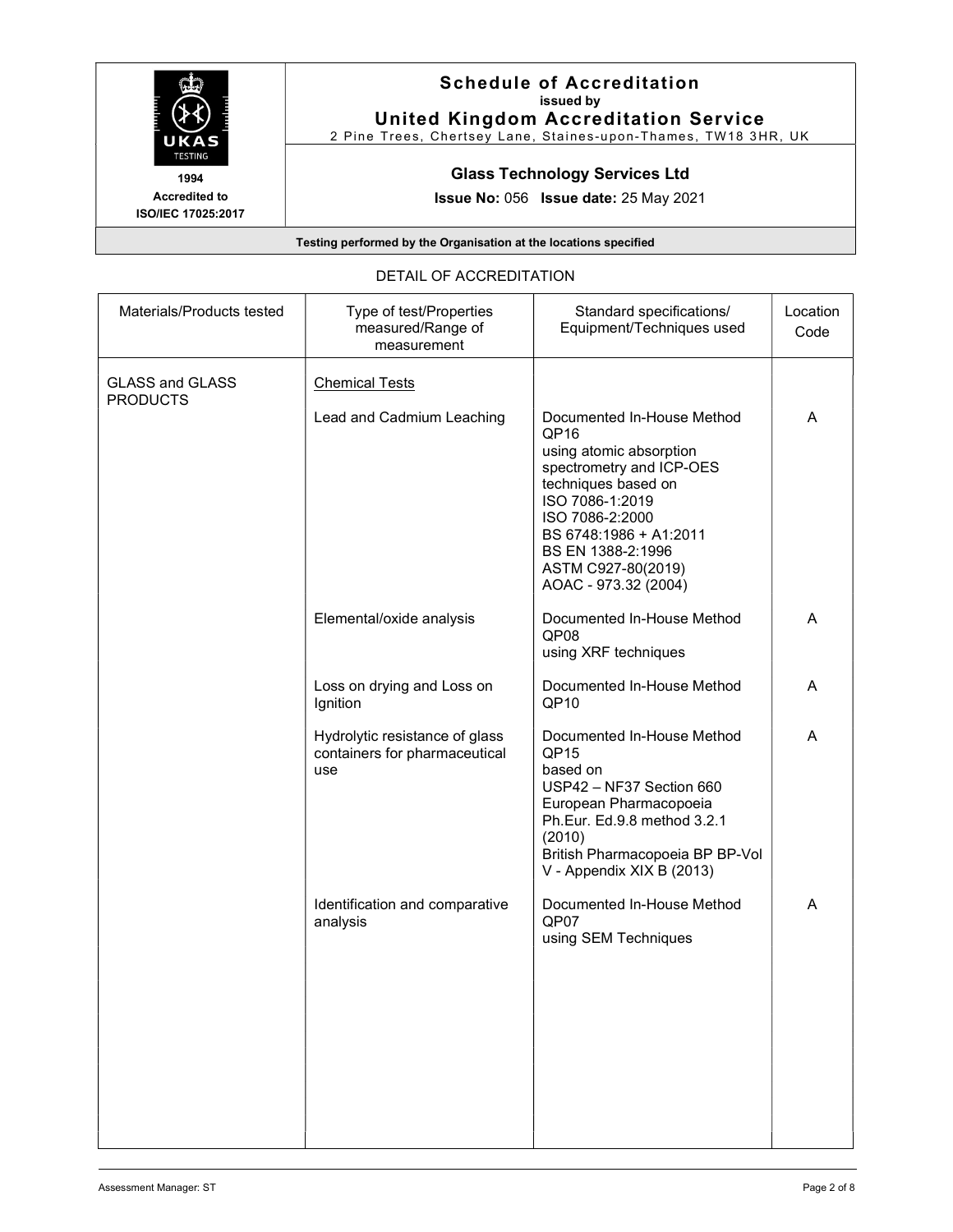

# Schedule of Accreditation issued by United Kingdom Accreditation Service

2 Pine Trees, Chertsey Lane, Staines-upon-Thames, TW18 3HR, UK

# Glass Technology Services Ltd

Issue No: 056 Issue date: 25 May 2021

| Materials/Products tested                                                                                                                                                                             | Type of test/Properties<br>measured/Range of<br>measurement                                                                                                                                                                                                                                                                                                                                                                      | Standard specifications/<br>Equipment/Techniques used                                                               | Location<br>Code |
|-------------------------------------------------------------------------------------------------------------------------------------------------------------------------------------------------------|----------------------------------------------------------------------------------------------------------------------------------------------------------------------------------------------------------------------------------------------------------------------------------------------------------------------------------------------------------------------------------------------------------------------------------|---------------------------------------------------------------------------------------------------------------------|------------------|
| <b>GLASS and GLASS</b><br>PRODUCTS (cont'd)                                                                                                                                                           | Chemical Tests (cont'd)                                                                                                                                                                                                                                                                                                                                                                                                          |                                                                                                                     |                  |
| <b>GLASS MAKING MINERALS</b><br>(eg sand, limestone,<br>dolomite, cullet, feldspar,<br>blast furnace slag, nepheline<br>syenite, synthetic diopside,<br>alumina and alumino-silicate<br>refractories) | Sodium Oxide (Na <sub>2</sub> O)<br>Magnesium Oxide (MgO)<br>Aluminium Oxide (Al2O3)<br>Silica (SiO <sub>2</sub> )<br>Phosphorus Pentoxide (P <sub>2</sub> O <sub>5</sub> )<br>Potassium Oxide (K2O)<br>Calcium Oxide (CaO)<br>Titanium Dioxide (TiO <sub>2)</sub><br>Manganese Oxide (MnO)<br>Chromium (III) Oxide (Cr <sub>2</sub> O <sub>3</sub> )<br>Strontium Oxide (SrO)<br>Iron (III) Oxide (Fe2O3)<br>Barium Oxide (BaO) | Documented In-House Method<br>QP <sub>09</sub><br>using X-ray fluorescence<br>techniques (XRF)                      | A                |
| <b>GLASSWARE PRODUCTS</b><br>including STOPPERS and                                                                                                                                                   | Dimensional Tests                                                                                                                                                                                                                                                                                                                                                                                                                |                                                                                                                     |                  |
| <b>CAPS</b>                                                                                                                                                                                           | Length 0 to 300 mm with an<br>expanded measurement<br>uncertainty of 0.014 mm                                                                                                                                                                                                                                                                                                                                                    | Documented In-House Method<br>QP32<br>using optical profile methods                                                 | A                |
|                                                                                                                                                                                                       | Angle 0 to 360 ° with an<br>expanded measurement<br>uncertainty of 0.071 °                                                                                                                                                                                                                                                                                                                                                       | Documented In-House Method<br>QP32 using non contact<br>measurement.                                                |                  |
|                                                                                                                                                                                                       | Length (to $\pm$ 0.01 mm)<br>Diameter (to $\pm$ 0.051 mm)<br>(Range 1 to 150 mm)                                                                                                                                                                                                                                                                                                                                                 | Documented In-House Method<br>QP02                                                                                  | A                |
|                                                                                                                                                                                                       | Volumetric capacity                                                                                                                                                                                                                                                                                                                                                                                                              | Documented In-House Method<br>QP48<br>based on<br>TEC6 (1994)                                                       | A                |
|                                                                                                                                                                                                       | Verticality                                                                                                                                                                                                                                                                                                                                                                                                                      | Documented In-House Method<br>QP49<br>based on<br>BS EN 29008:1994                                                  | A                |
|                                                                                                                                                                                                       | Hall effect thickness gauge                                                                                                                                                                                                                                                                                                                                                                                                      | Documented In-House Method<br>QP02 - Appendix 1E<br>based on<br>Instruction Manual, Sections 910<br>- 198E and 213A | A                |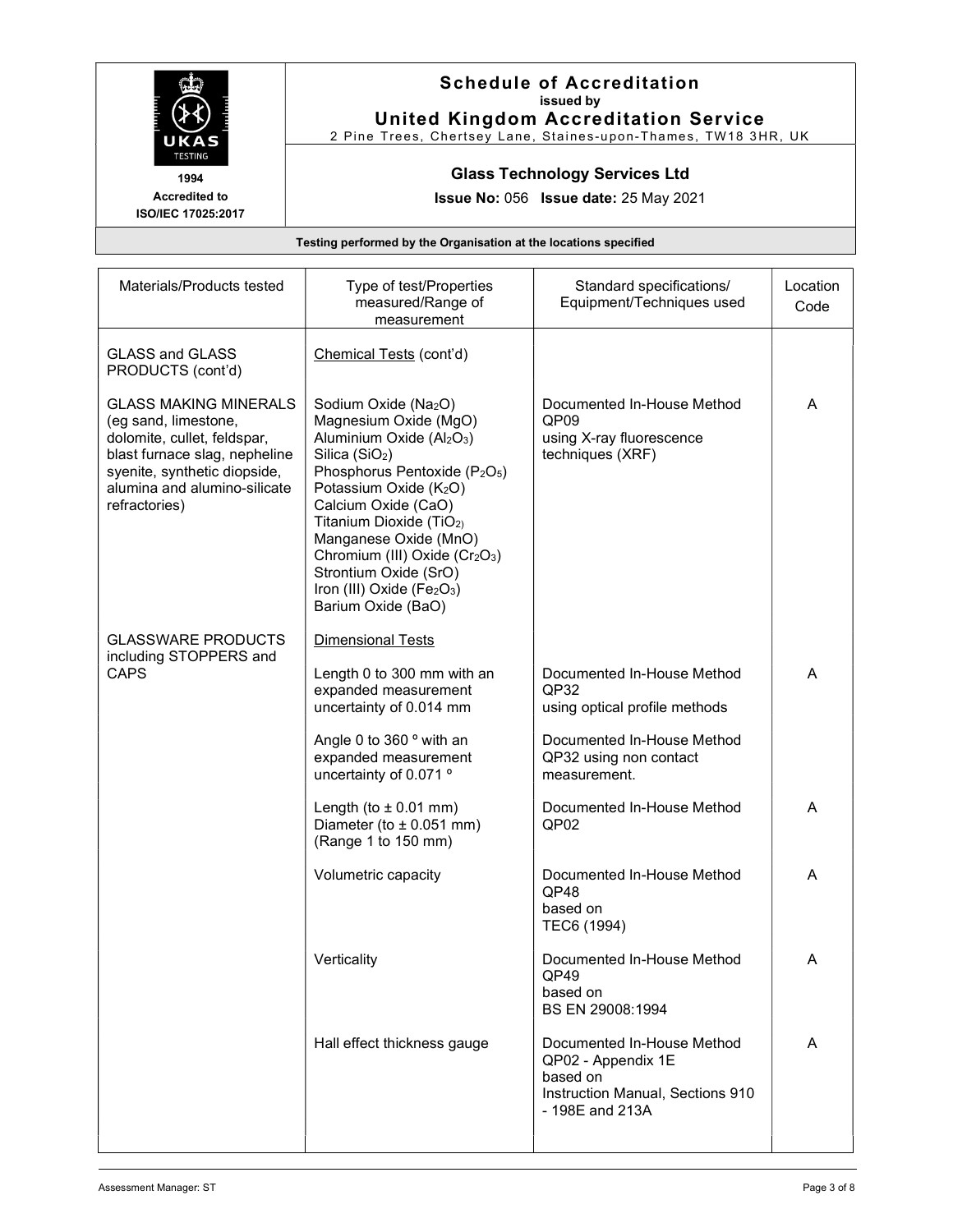

# Schedule of Accreditation issued by United Kingdom Accreditation Service

2 Pine Trees, Chertsey Lane, Staines-upon-Thames, TW18 3HR, UK

### Glass Technology Services Ltd

Issue No: 056 Issue date: 25 May 2021

| Materials/Products tested | Type of test/Properties<br>measured/Range of<br>measurement | Standard specifications/<br>Equipment/Techniques used                                                               | Location<br>Code |
|---------------------------|-------------------------------------------------------------|---------------------------------------------------------------------------------------------------------------------|------------------|
| GLASS PRODUCTS (cont'd)   | Dimensional Tests (cont'd)                                  |                                                                                                                     |                  |
|                           | <b>Physical Tests</b>                                       |                                                                                                                     |                  |
|                           | Thermal shock                                               | Documented In-House Method<br>QP33<br>based on<br>BS EN 1183:1997<br><b>ASTM C149-14</b><br>BS EN ISO 7459 (2004)   | A                |
|                           | Strain characteristics                                      | Documented In-House Method<br>QP17<br>based on<br><b>ASTM C148-17</b><br>using a fluorescent intensity<br>>1300 lux | A                |
|                           | Glass failure analysis                                      | Documented In-House Method<br>QP <sub>18</sub>                                                                      | A                |
|                           | Fragment analysis of glass                                  | Documented In-House Method<br>QP21                                                                                  | A                |
|                           | Determination of absorption and<br>tranmittance values      | Documented In-House Method<br>QP72<br>using spectrophotometric<br>techniques in the range 180 -<br>3000nm           | A                |
| Sodium Carbonate          | <b>Total alkalinity</b>                                     | BS 6070-1:1981(2017)<br>ISO 740:1976                                                                                | A                |
|                           | <b>Mechanical Tests</b>                                     |                                                                                                                     |                  |
|                           | Resistance to Vertical Load<br>(Compression)                | BS EN ISO 8113:2004<br>Documented In-House Method<br>QP39                                                           | A                |
|                           | Impact testing of glass                                     | Documented In-House Method<br>QP <sub>19</sub>                                                                      | A                |
|                           | Pressure testing of glass                                   | Documented In-House Method<br>QP <sub>20</sub><br>based on<br>ASTM C147-86(2015)                                    | A                |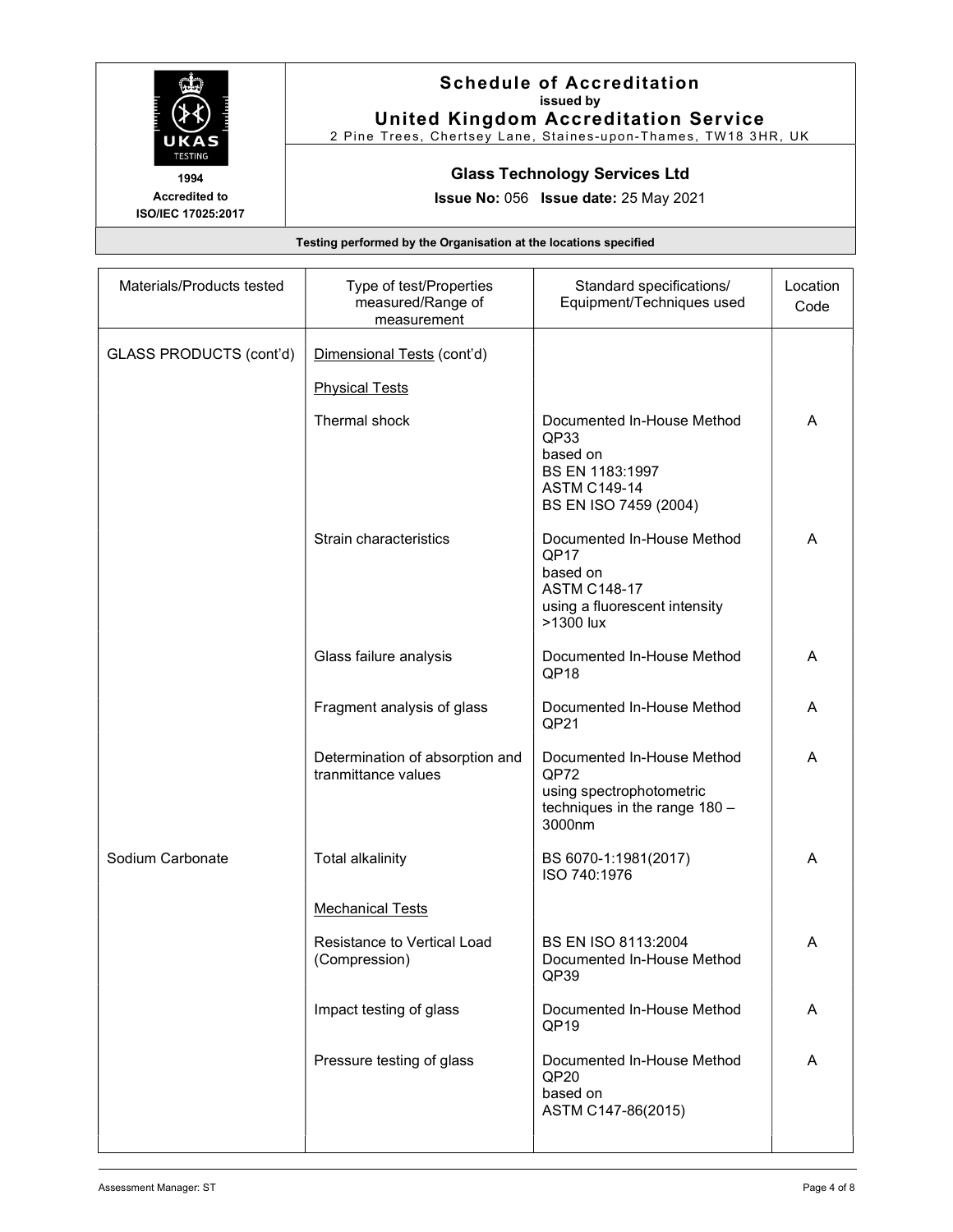| UKAS                                                             | <b>Schedule of Accreditation</b><br>issued by<br><b>United Kingdom Accreditation Service</b><br>2 Pine Trees, Chertsey Lane, Staines-upon-Thames, TW18 3HR, UK |  |
|------------------------------------------------------------------|----------------------------------------------------------------------------------------------------------------------------------------------------------------|--|
| <b>TESTING</b><br>1994<br>Accredited to                          | <b>Glass Technology Services Ltd</b>                                                                                                                           |  |
| ISO/IEC 17025:2017                                               | <b>Issue No: 056 Issue date: 25 May 2021</b>                                                                                                                   |  |
| Testing performed by the Organisation at the locations specified |                                                                                                                                                                |  |

| Materials/Products tested                                        | Type of test/Properties<br>measured/Range of<br>measurement | Standard specifications/<br>Equipment/Techniques used                                                                                                                     | Location<br>Code |
|------------------------------------------------------------------|-------------------------------------------------------------|---------------------------------------------------------------------------------------------------------------------------------------------------------------------------|------------------|
| <b>GLASS and GLASS</b><br><b>PRODUCTS</b>                        | <b>Physical Tests</b>                                       |                                                                                                                                                                           |                  |
| <b>GLASS/NON POROUS</b><br><b>MATERIAL</b>                       | Density                                                     | Documented In-House Method<br>QP66<br>based on<br>ASTM C693-93(2019)                                                                                                      | A                |
| Road marking materials:<br>glass beads and premix<br>glass beads | Granulometry                                                | BS EN 1423:2012 Section 4.1.3<br>Annex C (Except clasue C.8)<br>BS EN 1424:1998 Section 4.1<br>Except imperfection - gas<br>inclusion (refer to BS EN 1423<br>clause C.8) | A                |
|                                                                  |                                                             |                                                                                                                                                                           |                  |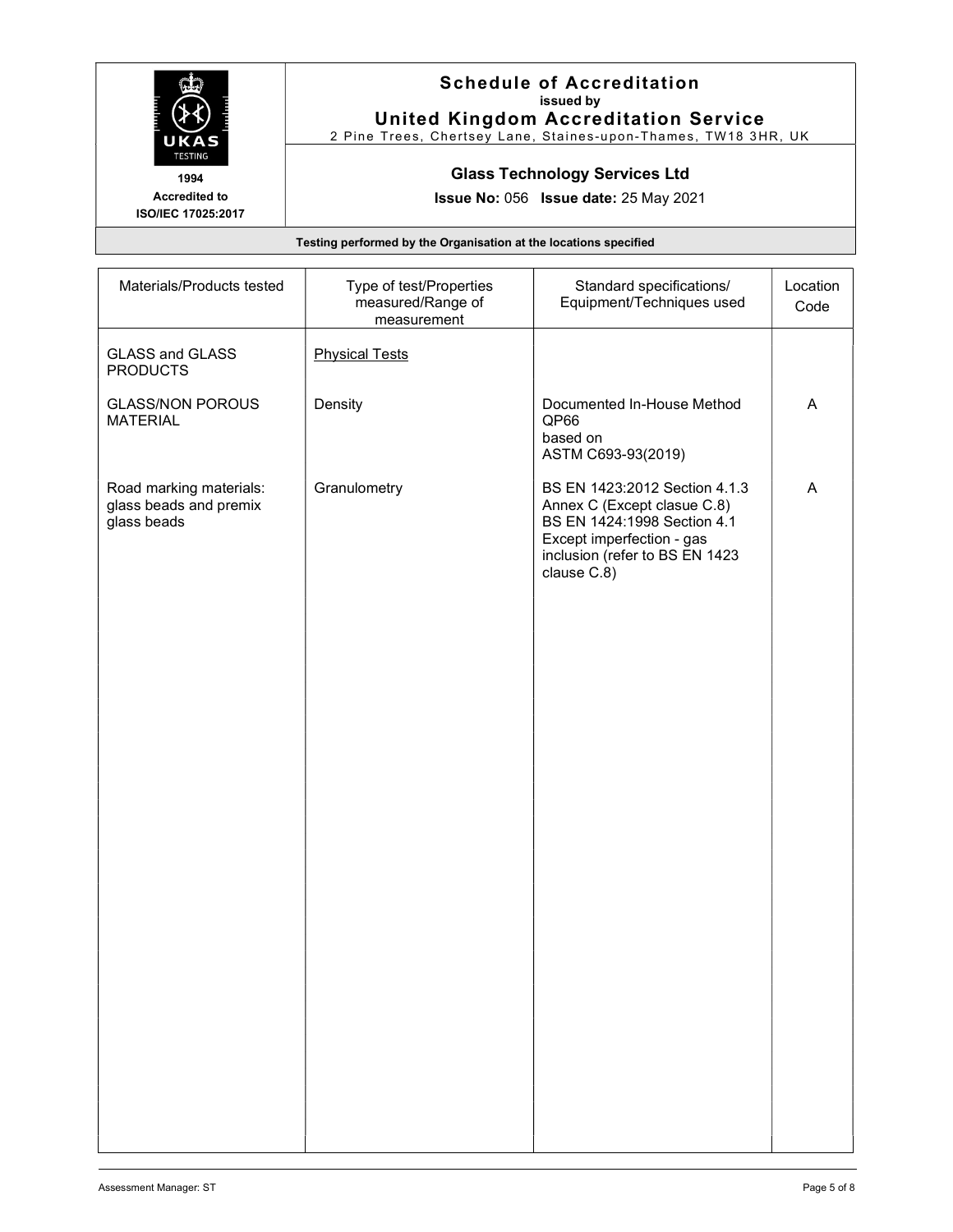

# Schedule of Accreditation issued by United Kingdom Accreditation Service

2 Pine Trees, Chertsey Lane, Staines-upon-Thames, TW18 3HR, UK

#### Glass Technology Services Ltd

Issue No: 056 Issue date: 25 May 2021

| Materials/Products tested                                                              | Type of test/Properties<br>measured/Range of<br>measurement                                     | Standard specifications/<br>Equipment/Techniques used                                                                                                                                                                                                                                                                              | Location<br>Code |
|----------------------------------------------------------------------------------------|-------------------------------------------------------------------------------------------------|------------------------------------------------------------------------------------------------------------------------------------------------------------------------------------------------------------------------------------------------------------------------------------------------------------------------------------|------------------|
| <b>ATMOSPHERIC</b><br>POLLUTANTS AND<br>EFFLUENTS - STACK GAS<br><b>SAMPLES</b>        | <b>Physical Testing</b>                                                                         | National, European, International<br>standards and Documented In-<br>House work instructions                                                                                                                                                                                                                                       |                  |
| Filter papers and rinse<br>solutions                                                   | Weighing of Particulate Matter                                                                  | Documented In-House Method<br>QP40<br>BS ISO 9096:2003                                                                                                                                                                                                                                                                             | A                |
| <b>ATMOSPHERIC</b><br>POLLUTANTS AND<br><b>EFFLUENTS - STACK GAS</b><br><b>SAMPLES</b> | <b>Physical Testing</b>                                                                         | National, European, International<br>and Environment Agency<br>specified standards including<br>MIDs and Documented In-House<br>work instructions to meet the<br>requirements of the Environment<br>Agency (MCERTS) Performance<br>Standard for laboratories carrying<br>out testing of samples from stack<br>emissions monitoring |                  |
| Filter papers and rinse<br>solutions                                                   | Weighing of Particulate Matter                                                                  | Documented In-House Method<br>QP40<br>BS EN 13284-1:2017                                                                                                                                                                                                                                                                           | A                |
| <b>Testing of Stack emissions</b><br>to Atmosphere                                     | <b>Sampling with subsequent</b><br>analysis by an ISO/IEC 17025<br><b>Accredited Laboratory</b> | National, European, International<br>and Environment Agency<br>specified standards including<br>MIDs and Documented In-House<br>work instructions to meet the<br>requirements of the Environment<br>Agency (MCERTS) Performance<br>Standard and<br>BS EN 15259:2007                                                                |                  |
|                                                                                        | <b>Total Particulate Matter</b>                                                                 | Documented In-House Method<br>QP40<br>BS EN 13284-1:2017                                                                                                                                                                                                                                                                           | B                |
|                                                                                        | Hydrogen Chloride                                                                               | Documented In-House Method<br>QP43<br>BS EN 1911:2010                                                                                                                                                                                                                                                                              | B                |
|                                                                                        | Hydrogen Fluoride                                                                               | Documented In-House Method<br>QP44<br>BS ISO 15713:2006                                                                                                                                                                                                                                                                            | B                |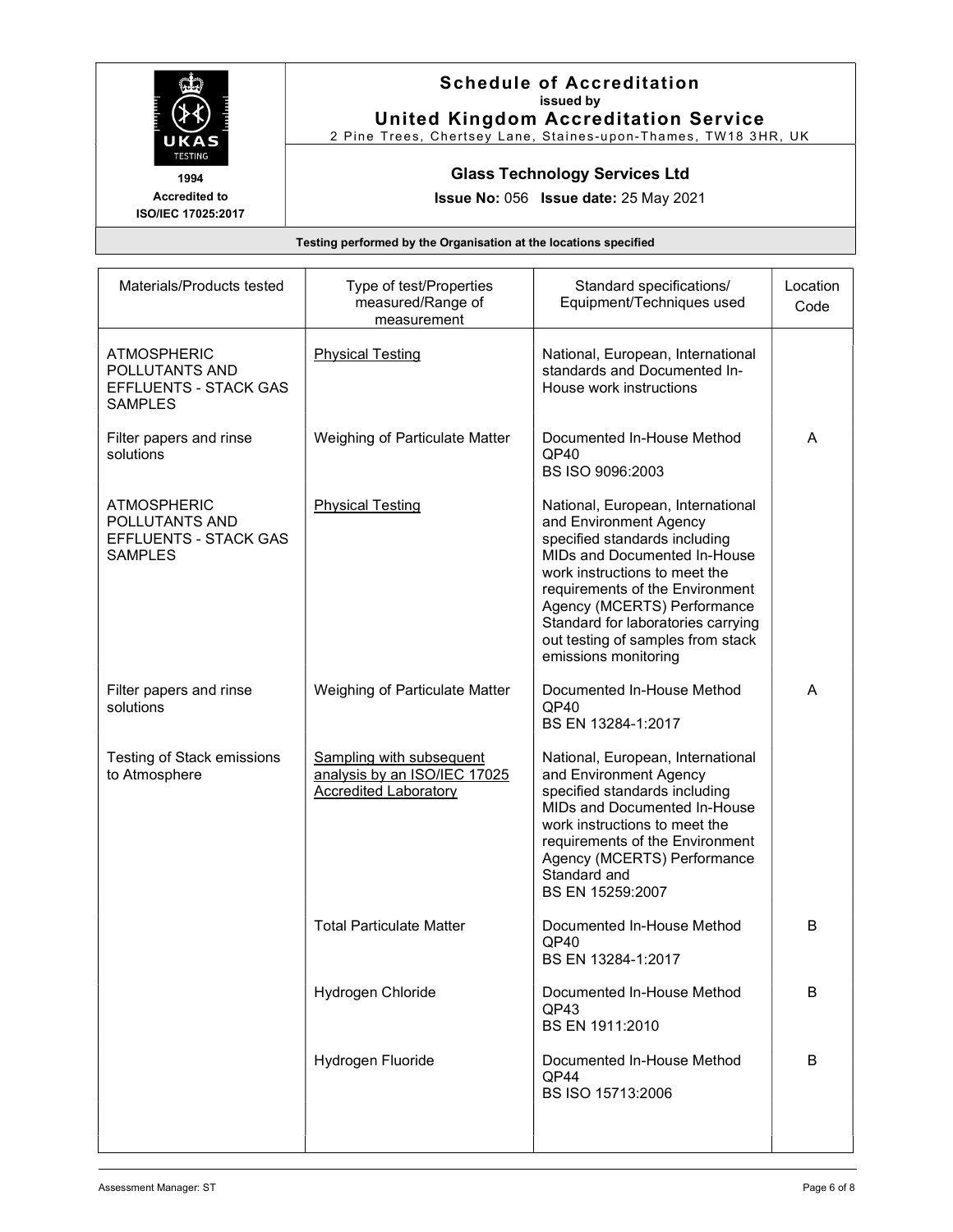

# Schedule of Accreditation issued by United Kingdom Accreditation Service

2 Pine Trees, Chertsey Lane, Staines-upon-Thames, TW18 3HR, UK

### Glass Technology Services Ltd

Issue No: 056 Issue date: 25 May 2021

| Materials/Products tested                            | Type of test/Properties<br>Measured/Range of<br>measurement                                                             | Standard specifications/<br>Equipment/Techniques used                                                                                                                                                                                                               | Location<br>Code |
|------------------------------------------------------|-------------------------------------------------------------------------------------------------------------------------|---------------------------------------------------------------------------------------------------------------------------------------------------------------------------------------------------------------------------------------------------------------------|------------------|
| Testing of Stack emissions<br>to Atmosphere (cont'd) | <b>Sampling with subsequent</b><br>analysis by an ISO/IEC 17025<br><b>Accredited Laboratory</b>                         | National, European, International<br>and Environment Agency<br>specified standards including<br>MIDs and Documented In-House<br>work instructions to meet the<br>requirements of the Environment<br>Agency (MCERTS) Performance<br>Standard and<br>BS EN 15259:2007 |                  |
|                                                      | Sulphur dioxide                                                                                                         | Documented In-House Method<br>QP <sub>53</sub><br>BS EN 14791:2017                                                                                                                                                                                                  | B                |
|                                                      | Metals (excluding mercury)                                                                                              | Documented In-House Method<br>QP50<br>BS EN 14385:2004                                                                                                                                                                                                              | B                |
|                                                      | <b>Sampling and On-Line</b><br>analysis                                                                                 |                                                                                                                                                                                                                                                                     |                  |
|                                                      | Pressure, Temperature and<br>Velocity (point velocity method)<br>for:<br>Periodic Compliance<br>$\bullet$<br>Monitoring | BS EN ISO 16911-1:2013 & EA<br>MID 16911-1<br>(Procedure QP71) - using<br>differential pressure device (pitot<br>tube) method<br>Procedure to meet requirements<br>of PD CEN TR 17078:2017<br>Measurement Objective 1                                               | B                |
|                                                      | Water Vapour                                                                                                            | BS EN 14790:2017<br>Documented In-House Method<br>QP52                                                                                                                                                                                                              | B                |
|                                                      | Oxygen*                                                                                                                 | Documented In-House Method<br>QP55<br>BS EN 14789:2005<br>Validated Electrochemical cell or<br>Paramagnetic analyser                                                                                                                                                | B                |
|                                                      | Carbon Monoxide*                                                                                                        | Documented In-House Method<br>QP62<br>BS EN 15058:2017<br><b>NDIR Analyser</b>                                                                                                                                                                                      | B                |
|                                                      |                                                                                                                         |                                                                                                                                                                                                                                                                     |                  |